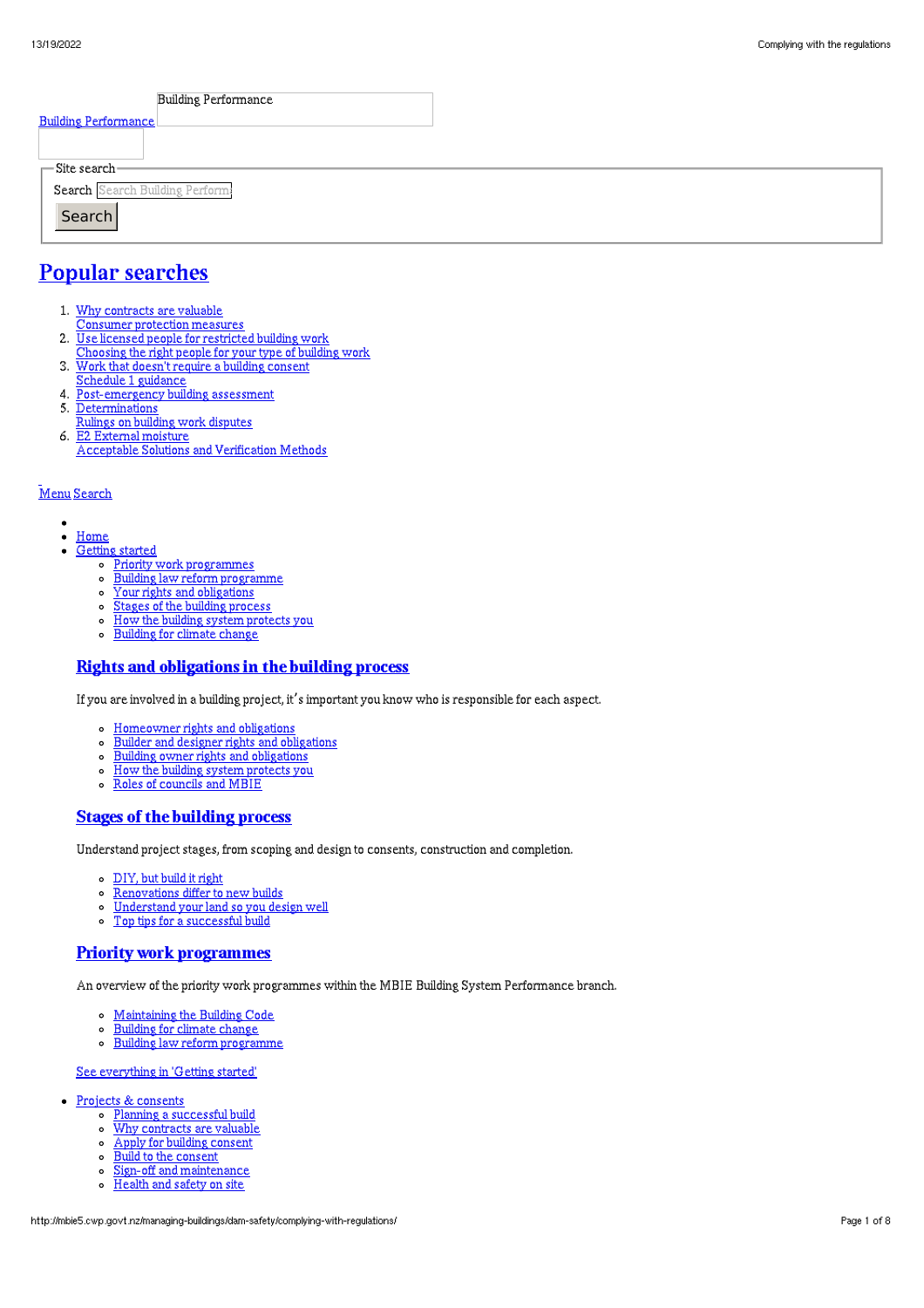## [Understanding](http://mbie5.cwp.govt.nz/projects-and-consents/apply-for-building-consent/building-consent-process/) the building consent process

For safe, healthy and durable buildings, all building work in New Zealand must meet certain standards. Find out how to build within the rules.

### [Health](http://mbie5.cwp.govt.nz/projects-and-consents/health-and-safety-on-site/) and safety on site

Avoid accidents and make site safety a priority.

### 1. Planning a successful build

- Check if you need [consents](http://mbie5.cwp.govt.nz/projects-and-consents/planning-a-successful-build/scope-and-design/check-if-you-need-consents/)
- [Choosing](http://mbie5.cwp.govt.nz/projects-and-consents/planning-a-successful-build/scope-and-design/choosing-the-right-people-for-your-type-of-building-work/) the right people for your type of building work
- Why [contracts](http://mbie5.cwp.govt.nz/projects-and-consents/why-contracts-are-valuable/) are valuable  $\circ$

### 2. Getting a consent

- Apply for building [consent](http://mbie5.cwp.govt.nz/projects-and-consents/apply-for-building-consent/)
- How to support your building consent [application](http://mbie5.cwp.govt.nz/projects-and-consents/apply-for-building-consent/support-your-consent-application/)  $\circ$
- o [Understanding](http://mbie5.cwp.govt.nz/projects-and-consents/apply-for-building-consent/building-consent-process/) the building consent process

### 3. Building to the consent

- Making [changes](http://mbie5.cwp.govt.nz/projects-and-consents/build-to-the-consent/making-changes-to-your-plans/) to your plans
- o Typical council [inspections](http://mbie5.cwp.govt.nz/projects-and-consents/build-to-the-consent/typical-council-inspections/) of a building project
- [Completing](http://mbie5.cwp.govt.nz/projects-and-consents/sign-off-and-maintenance/completing-your-project/) your project

### 4. Sign-off and maintenance

- Get the build [signed](http://mbie5.cwp.govt.nz/projects-and-consents/sign-off-and-maintenance/completing-your-project/get-the-build-signed-off/) off
- How to [identify](http://mbie5.cwp.govt.nz/projects-and-consents/sign-off-and-maintenance/completing-your-project/how-to-identify-defects/) defects
- o Protecting your [investment](http://mbie5.cwp.govt.nz/projects-and-consents/sign-off-and-maintenance/protecting-your-investment/)

#### See [everything](http://mbie5.cwp.govt.nz/projects-and-consents/) in 'Projects & consents'

- · Building Code [compliance](http://mbie5.cwp.govt.nz/building-code-compliance/)
	- A General [provisions](http://mbie5.cwp.govt.nz/building-code-compliance/a-general-provisions/)
	- o B [Stability](http://mbie5.cwp.govt.nz/building-code-compliance/b-stability/)
	- $\circ$   $\overline{C}$  [Protection](http://mbie5.cwp.govt.nz/building-code-compliance/c-protection-from-fire/) from fire
	- $\circ$   $\overline{D}$  [Access](http://mbie5.cwp.govt.nz/building-code-compliance/d-access/)
	- o **E** [Moisture](http://mbie5.cwp.govt.nz/building-code-compliance/e-moisture/)
	- F [Safety](http://mbie5.cwp.govt.nz/building-code-compliance/f-safety-of-users/) of users G [Services](http://mbie5.cwp.govt.nz/building-code-compliance/g-services-and-facilities/) and facilities
	- H Energy [efficiency](http://mbie5.cwp.govt.nz/building-code-compliance/h-energy-efficiency/)
	- Specific [buildings](http://mbie5.cwp.govt.nz/building-code-compliance/specific-buildings/)
	- o [Canterbury](http://mbie5.cwp.govt.nz/building-code-compliance/canterbury-rebuild/) rebuild
	- Product assurance & [MultiProof](http://mbie5.cwp.govt.nz/building-code-compliance/product-assurance-and-multiproof/)  $\circ$
	- [Warnings](http://mbie5.cwp.govt.nz/building-code-compliance/warnings-and-bans-on-building-products/) and bans on building products  $\circ$
	- o Building Code and [handbooks](http://mbie5.cwp.govt.nz/building-code-compliance/building-code-and-handbooks/)
	- $\circ$ How the [Building](http://mbie5.cwp.govt.nz/building-code-compliance/how-the-building-code-works/) Code works
	- $\mathbf{a}$ [Geotechnical](http://mbie5.cwp.govt.nz/building-code-compliance/geotechnical-education/) education
	- Building [Performance](http://mbie5.cwp.govt.nz/building-code-compliance/building-performance-resource-centre/) Resource Centre
	-
	- o Introduction to [medium-density](http://mbie5.cwp.govt.nz/building-code-compliance/introduction-to-medium-density-housing/) housing
	- [Maintaining](http://mbie5.cwp.govt.nz/building-code-compliance/annual-building-code-updates/) the Building Code
	- [Digitising](http://mbie5.cwp.govt.nz/building-code-compliance/digitising-the-building-code/) the Building Code

### In this section

- o How the [Building](http://mbie5.cwp.govt.nz/building-code-compliance/how-the-building-code-works/) Code works
- [Maintaining](http://mbie5.cwp.govt.nz/building-code-compliance/annual-building-code-updates/) the Building Code  $\circ$
- $\circ$ [Different](http://mbie5.cwp.govt.nz/building-code-compliance/how-the-building-code-works/different-ways-to-comply/) ways to comply with the Building Code
- Specific [buildings](http://mbie5.cwp.govt.nz/building-code-compliance/specific-buildings/)  $\circ$
- Product assurance & [MultiProof](http://mbie5.cwp.govt.nz/building-code-compliance/product-assurance-and-multiproof/)
- $\circ$ Introduction to [medium-density](http://mbie5.cwp.govt.nz/building-code-compliance/introduction-to-medium-density-housing/) housing
- Building [Performance](http://mbie5.cwp.govt.nz/building-code-compliance/building-performance-resource-centre/) Resource Centre  $\circ$

## Find Acceptable Solutions, Verification Methods, updates and technical guidance by Building Code clause.

- a
- General provisions
- $\circ$ b **Stability**
- $\circ$ c
- Protection from fire  $\circ$ d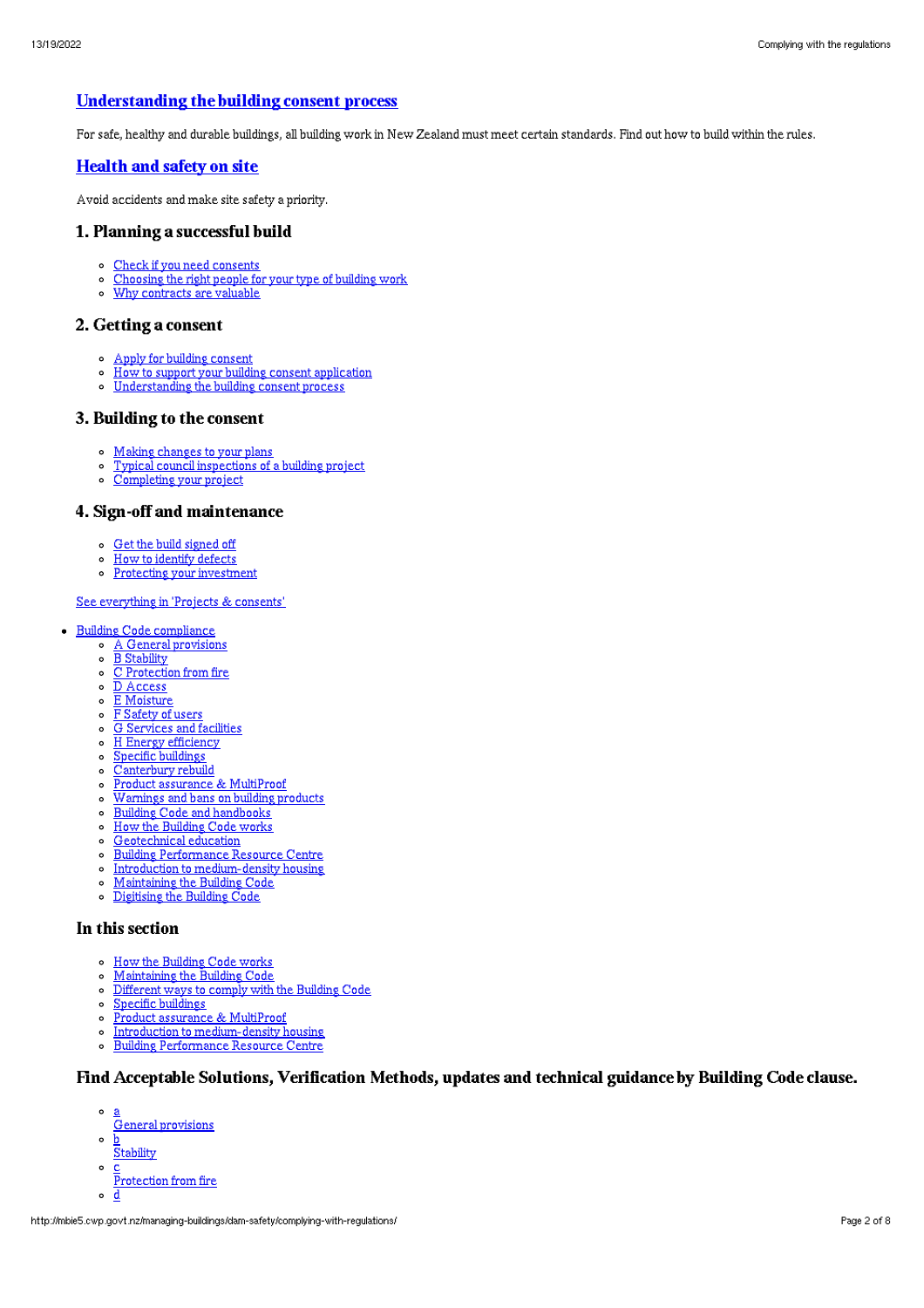- Access
- $\circ$ <u>e</u><br>Moisture
- $\sim$ f Safety of users
- $\circ$ g Services and facilities
- $\circ$ h **Energy efficiency**

#### See everything in 'Building Code [compliance](http://mbie5.cwp.govt.nz/building-code-compliance/)'

### [Managing](http://mbie5.cwp.govt.nz/managing-buildings/) buildings

- [Managing](http://mbie5.cwp.govt.nz/managing-buildings/managing-your-bwof/) your BWoF
- General information on building safety in [earthquakes](http://mbie5.cwp.govt.nz/managing-buildings/building-safety-in-earthquakes/)  $\circ$
- Securing [unreinforced](http://mbie5.cwp.govt.nz/managing-buildings/unreinforced-masonry/) masonry building parapets and facades  $\circ$
- Managing [earthquake-prone](http://mbie5.cwp.govt.nz/managing-buildings/managing-earthquake-prone-buildings/) buildings
- Managing buildings in an [emergency](http://mbie5.cwp.govt.nz/managing-buildings/managing-buildings-in-an-emergency/)  $\circ$
- Change of use and [alterations](http://mbie5.cwp.govt.nz/managing-buildings/change-of-use-and-alterations/)  $\circ$
- [Managing](http://mbie5.cwp.govt.nz/managing-buildings/dam-safety/) dams to ensure they are safe

### About managing buildings

- [Managing](http://mbie5.cwp.govt.nz/managing-buildings/managing-your-bwof/) your BWoF (for buildings with specified systems)
- $\circ$ General information on building safety in [earthquakes](http://mbie5.cwp.govt.nz/managing-buildings/building-safety-in-earthquakes/)
- Managing [earthquake-prone](http://mbie5.cwp.govt.nz/managing-buildings/managing-earthquake-prone-buildings/) buildings  $\circ$
- Securing [unreinforced](http://mbie5.cwp.govt.nz/managing-buildings/unreinforced-masonry/) masonry building parapets and facades
- Change of use, [alterations](http://mbie5.cwp.govt.nz/managing-buildings/change-of-use-and-alterations/) and extension of life  $\circ$
- Managing buildings in an [emergency](http://mbie5.cwp.govt.nz/managing-buildings/managing-buildings-in-an-emergency/)  $\circ$

### Specified systems and compliance schedules

If you own a building that contains a specified system such as a cable car, you must ensure they are effectively operated for the life of the building and in keeping with the council-issued compliance schedule.

- o Inspections and [maintenance](http://mbie5.cwp.govt.nz/managing-buildings/managing-your-bwof/inspections-and-maintenance/) of specified systems as a building owner
- Fines and penalties for offences relating to [compliance](http://mbie5.cwp.govt.nz/managing-buildings/managing-your-bwof/fines-and-penalties/) schedules  $\Omega$
- [Compliance](http://mbie5.cwp.govt.nz/projects-and-consents/sign-off-and-maintenance/completing-your-project/compliance-schedules/) schedules  $\circ$

#### See [everything](http://mbie5.cwp.govt.nz/managing-buildings/) in 'Managing buildings'

- [Resolving](http://mbie5.cwp.govt.nz/resolving-problems/) problems
	- [Resolution](http://mbie5.cwp.govt.nz/resolving-problems/resolution-options/) options
	- [Building](http://mbie5.cwp.govt.nz/resolving-problems/building-consent-and-sign-off/) consent and sign-off
	- o [Contracts](http://mbie5.cwp.govt.nz/resolving-problems/contracts/)
	- o [Builds](http://mbie5.cwp.govt.nz/resolving-problems/builds/)
	- o [Designs](http://mbie5.cwp.govt.nz/resolving-problems/designs/)
	- [Councils](http://mbie5.cwp.govt.nz/resolving-problems/councils/)
	- o [Clients](http://mbie5.cwp.govt.nz/resolving-problems/clients/)

## [Resolving](http://mbie5.cwp.govt.nz/resolving-problems/) problems

- [Resolution](http://mbie5.cwp.govt.nz/resolving-problems/resolution-options/) options
- [Building](http://mbie5.cwp.govt.nz/resolving-problems/building-consent-and-sign-off/) consent and sign-off  $\circ$
- $\circ$ **[Contracts](http://mbie5.cwp.govt.nz/resolving-problems/contracts/)**
- $\circ$ **[Builds](http://mbie5.cwp.govt.nz/resolving-problems/builds/)**
- $\circ$ [Designs](http://mbie5.cwp.govt.nz/resolving-problems/designs/)
- [Councils](http://mbie5.cwp.govt.nz/resolving-problems/councils/)  $\circ$  $\circ$
- **[Clients](http://mbie5.cwp.govt.nz/resolving-problems/clients/)**

### **[Determinations](http://mbie5.cwp.govt.nz/resolving-problems/resolution-options/determinations/)**

A determination is a binding decision made by MBIE providing a way of solving disputes or questions about the rules that apply to buildings, how buildings are used, building accessibility, and health and safety.

- Understanding [determinations](http://mbie5.cwp.govt.nz/resolving-problems/resolution-options/determinations/)
- Applying for a [determination](http://mbie5.cwp.govt.nz/resolving-problems/resolution-options/determinations/applying-for-a-determination/)  $\circ$
- Steps in the [determination](http://mbie5.cwp.govt.nz/resolving-problems/resolution-options/determinations/steps-in-the-determination-process/) process  $\circ$
- Previous [determinations](http://mbie5.cwp.govt.nz/resolving-problems/resolution-options/determinations/determinations-issued/)  $\circ$

## [Weathertight](http://mbie5.cwp.govt.nz/resolving-problems/resolution-options/weathertight-services/) Services

- Signs of a leaky [home](http://mbie5.cwp.govt.nz/resolving-problems/resolution-options/weathertight-services/signs-of-a-leaky-home/)  $\circ$
- How to make a [Weathertight](http://mbie5.cwp.govt.nz/resolving-problems/resolution-options/weathertight-services/make-a-weathertight-home-claim/) Claim  $\circ$
- Resolving a [Weathertight](http://mbie5.cwp.govt.nz/resolving-problems/resolution-options/weathertight-services/resolving-a-claim/) Claim  $\circ$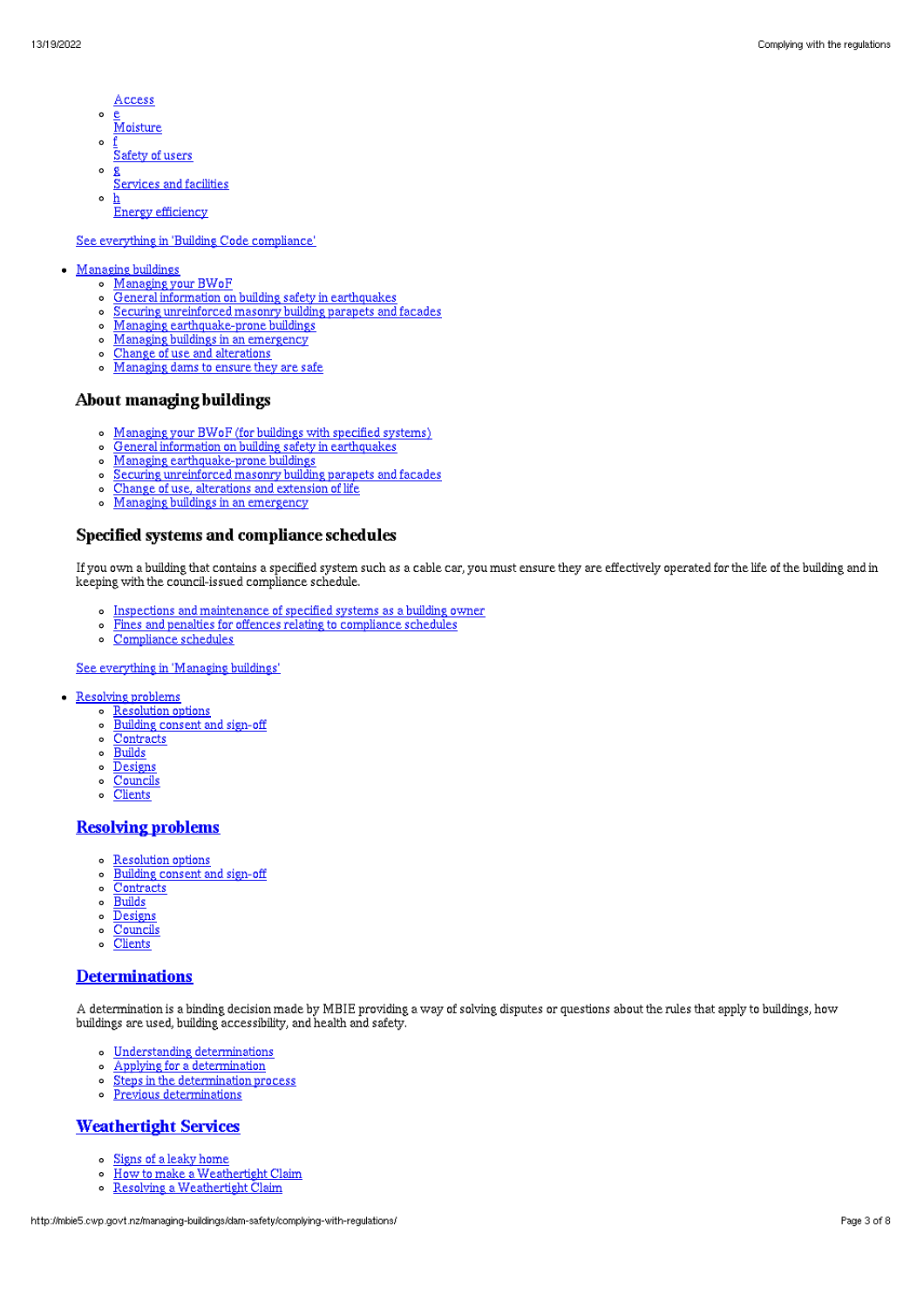See [everything](http://mbie5.cwp.govt.nz/resolving-problems/) in 'Resolving problems'

- [Home](http://mbie5.cwp.govt.nz/)  $\bullet$
- [Managing](http://mbie5.cwp.govt.nz/managing-buildings/) buildings
- [Managing](http://mbie5.cwp.govt.nz/managing-buildings/dam-safety/) dams to ensure they are safe
- Complying with the regulations

# Complying with the regulations

- [Print](http://mbie5.cwp.govt.nz/#)
	- [Share](http://mbie5.cwp.govt.nz/#)
	- $\circ$
	-
	- $\circ$
- **[Save](http://mbie5.cwp.govt.nz/managing-buildings/dam-safety/complying-with-regulations/downloadpdf)**

Last updated: 13 May 2022

| Dam safety timeframes |  |  |
|-----------------------|--|--|
|                       |  |  |
|                       |  |  |
|                       |  |  |
|                       |  |  |
|                       |  |  |
|                       |  |  |
|                       |  |  |
|                       |  |  |

The regulations require dam owners to take certain actions.

- [Print](http://mbie5.cwp.govt.nz/#)
- **[Share](http://mbie5.cwp.govt.nz/#)**  $\circ$ 
	- $\sim$
	- $\circ$
	-

[Save](http://mbie5.cwp.govt.nz/managing-buildings/dam-safety/complying-with-regulations/downloadpdf)

# Step 1: Owners of water retention structures to determine if they have a dam

Owners of water retention structures must determine if their structure meets the definition of a dam.

A dam:

- 1. means an artificial barrier, and its appurtenant structures that:
	- is constructed to hold back water or other fluid under constant pressure so as to form a reservoir; and
	- is used for the storage, control, or diversion of water or other fluid; and
- 2. includes:
	- a flood control dam; and
	- a natural feature that has been significantly modified to function as a dam; and
	- a canal; but
- 3. does not include a stopbank designed to control floodwaters.

Read the [definition](https://www.legislation.govt.nz/act/public/2004/0072/latest/DLM306054.html) of a dam in section 7 of the Building Act 2004 - legislation.govt.nz

If a water retention structure does not meet this definition, then it is not impacted by the regulations and no further action is required.

If a water retention structure meets this definition, see step 2.

# Step 2: Dam owners to determine if they have a classifiable dam

Whether a dam is classifiable depends on its height and the volume of water, or other fluid, it can store above natural ground level.

If a dam meets the height and volume of water, or other fluid, described below, it is a classifiable dam:

- 4 or more metres and stores 20,000 or more cubic metres volume of water, or other fluid; or
- 1 or more metres and stores 40,000 or more cubic metres volume of water, or other fluid.

Small dams are excluded from the regulations. This includes small 'turkey nest' dams, irrigation races, stock drinking ponds and weirs.

http://mbie5.cwp.govt.nz/managing-buildings/dam-safety/complying-with-regulations/ Page 4 of 8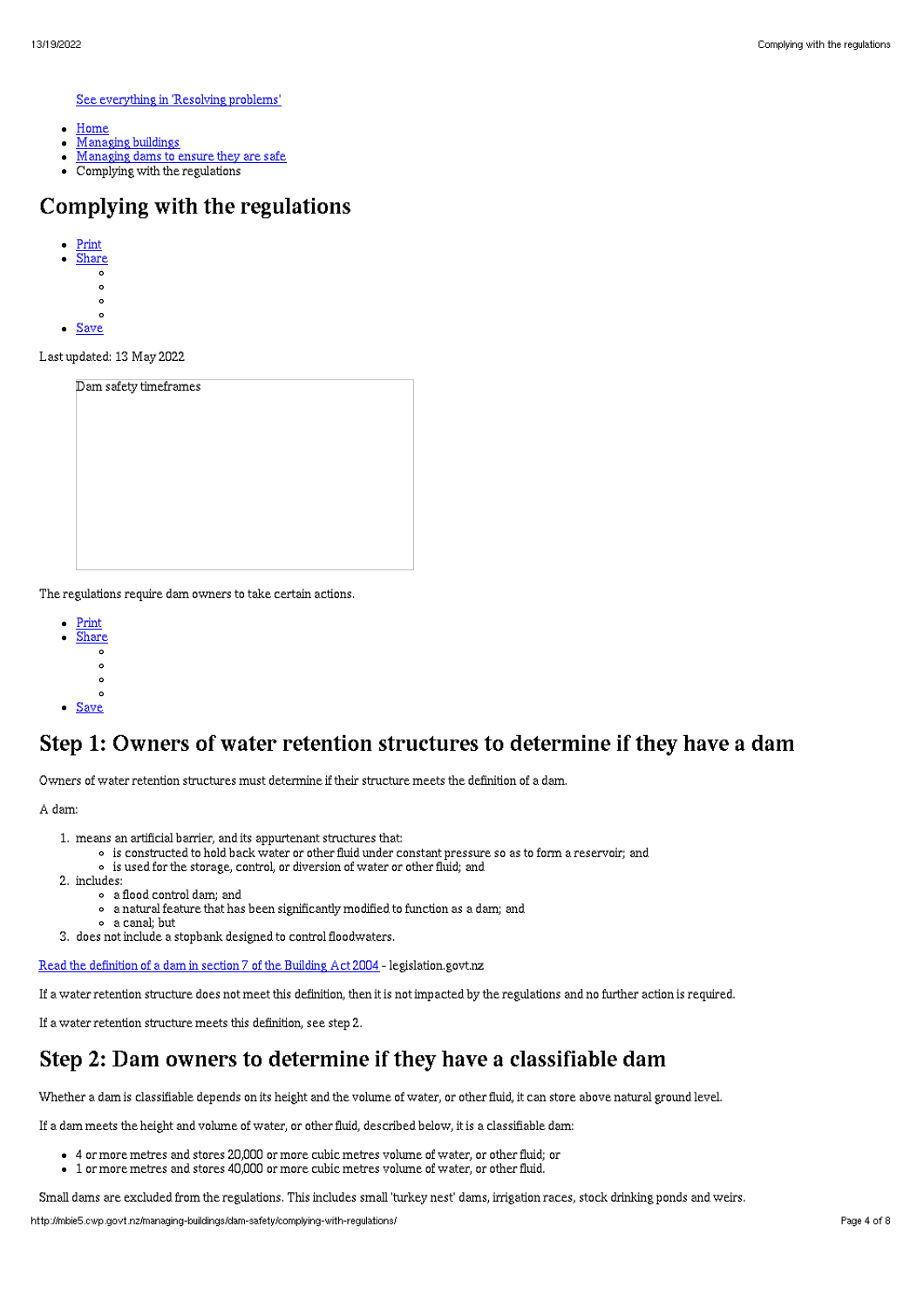If a dam is not classifiable, this means it is not impacted by the regulations and no further action is required by dam owners.

If a dam is classifiable, there are certain actions that dam owners must take to ensure their dams are, and remain, safe. See step 3.

Find out about how to measure a dam in the Dam Safety [Guidance](http://mbie5.cwp.govt.nz/assets/Uploads/managing-buildings/building-safety/dam-safety-guidance.pdf) [PDF 5MB]

## Step 3: Dam owners to determine the potential impact classification of their dam

Dam owners with a classifiable dam must assess the potential impact their dam's failure could have on the community, historical or cultural places, critical or major infrastructure, and the natural environment.

This assessment will determine the dam's potential impact classification (PIC) which will be either low, medium, or high.

Dam owners can determine their dam's PIC themselves, or they can arrange for a technical practitioner to do it on their behalf.

Find out more about how to [determine](http://mbie5.cwp.govt.nz/assets/Uploads/managing-buildings/building-safety/dam-safety-guidance.pdf) a dam's PIC in the Dam Safety Guidance [PDF 5MB]

### Step 3a: Have the PIC audited and certified by a recognised engineer

Once the PIC of a dam has been determined, it needs to be submitted it to a recognised engineer for audit and certification.

The recognised engineer will work with the dam owner to complete a dam classification certificate. The certificate contains:

- information about the dam
- the PIC given to the dam
- information about the dam owner
- certificate of the recognised engineer.

Download the dam [classification](http://mbie5.cwp.govt.nz/assets/Uploads/managing-buildings/building-safety/dam-classification-certificate.pdf) certificate [PDF 89KB]

Find a [recognised](https://www.engineeringnz.org/public-tools/find-engineer/) engineer in your area - engineeringnz.org

### Step 3b: Submit the PIC to the appropriate regional authority

Once the PIC has been audited and certified by a recognised engineer, a dam owner must provide the dam's classification certificate to the regional authority in whose region the dam is situated, for their approval.

The dam's PIC must be submitted to the regional authority no later than 3 months after regulations commence, or no later than 3 months after the dam is commissioned, whichever is later.

## Step 4: Prepare a dam safety assurance programme

A dam safety assurance programme (DSAP) is only required for dams with a medium or high PIC. Dams with a low PIC do not require a DSAP.

The DSAP provides dam owners with a structured framework of plans and procedures to plan and complete the activities required for the safe operation and management of their dams.

Dam owners can prepare the DSAP themselves, or they can arrange for a technical practitioner to prepare it.

The DSAP should be appropriate to the nature of the dam, including the design and construction type of the dam, its potential failure modes, its potential and confirmed dam safety deficiencies, as well as its potential impact classification.

Find out what [information](http://mbie5.cwp.govt.nz/assets/Uploads/managing-buildings/building-safety/dam-safety-guidance.pdf) must be included in the Dam Safety Guidance [PDF 5MB]

There are 7 DSAP elements, but only intermediate dam safety reviews and comprehensive dam safety reviews have timeframes within which they must be completed as per the regulations. For this reason, a short summary of these reviews is provided below.

#### Carry out an intermediate dam safety review

As part of the DSAP, dam owners must prepare and carry out an intermediate dam safety review.

This review is to evaluate dam performance for the loading conditions experienced during the relevant period. It must also identify any dam safety issues.

This review must be carried out every 12 months, with the interval between reviews not exceeding 15 months.

Learn how to carry out an [intermediate](http://mbie5.cwp.govt.nz/assets/Uploads/managing-buildings/building-safety/dam-safety-guidance.pdf) dam safety review in the Dam Safety Guidance [PDF 5MB]

#### Carry out a comprehensive dam safety review

As part of the DSAP, dam owners must prepare and carry out a comprehensive dam safety review.

This is a review of the design, construction, operation and performance of a dam, and all systems and procedures that affect dam and reservoir safety, against current dam safety guidelines, standards, and industry practice. It must also identify any dam safety issues and comment on the resolution of past issues. http://mbie5.cwp.govt.nz/managing-buildings/dam-safety/complying-with-regulations/ Page 5 of 8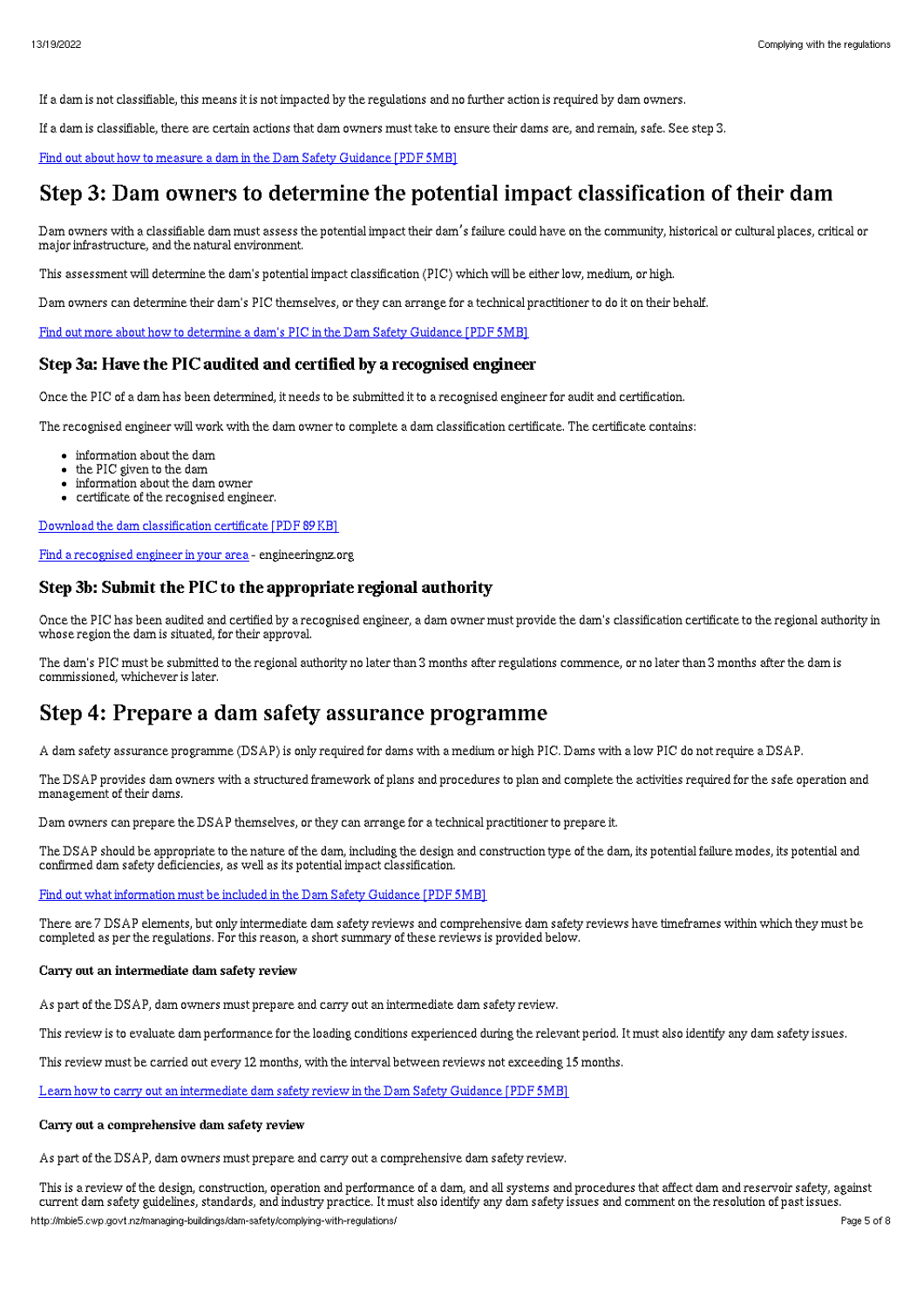This review must be carried out every 5 years, with the interval between reviews not exceeding 66 months.

Learn how to carry out a [comprehensive](http://mbie5.cwp.govt.nz/assets/Uploads/managing-buildings/building-safety/dam-safety-guidance.pdf) dam safety review in the Dam Safety Guidance [PDF 5MB]

### Step 4a: Have the DSAP certified by a recognised engineer

Once the DSAP has been prepared, it must be certified by a recognised engineer. The recognised engineer will work with the dam owner to prepare and certify the DSAP form.

The DSAP form contains:

- the DSAP, attached documents, and any other referenced documents
- information about the dam
- the PIC given to the dam
- information about the dam owner
- a summary of compliance with criteria and standards
- documentation of the DSAP
- a list of appurtenant structures certificate of the recognised engineer.

[Download](http://mbie5.cwp.govt.nz/assets/Uploads/managing-buildings/building-safety/dam-safety-assurance-programme.pdf) the DSAP form [PDF 85KB]

Find a [recognised](https://www.engineeringnz.org/public-tools/find-engineer/) engineer in your area - engineeringnz.org

### Step 4b: Submit the DSAP to the appropriate regional authority

Once the DSAP form has been prepared and certified by a recognised engineer, it must be sent to the regional authority for their approval.

For dams with a medium PIC, the DSAP form must be submitted up to 2 years after the regional authority approves the PIC. For dams with a high PIC, it must be submitted up to 12 months after the regional authority approves the PIC.

Dam owners should ensure that the procedures outlined in the DSAP are followed to ensure the dam is operated, maintained and managed safely. Certain minor items of non-compliance may be acceptable.

Find out more about [submitting](http://mbie5.cwp.govt.nz/assets/Uploads/managing-buildings/building-safety/dam-safety-guidance.pdf) the DSAP to the regional authority in the Dam Safety Guidance [PDF 5MB]

# Step 5: Prepare an annual dam compliance certificate

Every 12-month anniversary of a dam owner's DSAP approval date, dam owners must have a recognised engineer audit evidence of their compliance with the DSAP and prepare an annual dam compliance certificate.

The certificate contains:

- the dams name and relevant regional authority
- the PIC given to the dam
- approval of the DSAP
- information about the dam owner
- compliance information
- certificate of the recognised engineer.

Download the annual dam [compliance](http://mbie5.cwp.govt.nz/assets/Uploads/managing-buildings/building-safety/annual-dam-compliance-certificate.pdf) certificate [PDF 92 KB]

### Step 5a: Have the dam compliance certificate certified by a recognised engineer

Once the dam compliance certificate is prepared, it must be certified by a recognised engineer.

The recognised engineer must audit the dam owner's reports, records and other documents relating to completion of the procedures in the DSAP. They must also certify that the dam owner has complied with the DSAP during the previous 12 months, using the dam compliance certificate.

### Step 5b: Supply the dam compliance certificate to the regional authority

Once the dam compliance certificate has been certified by the recognised engineer, it must be supplied to the regional authority. It must be supplied on each anniversary of the DSAP approval.

# Step 6: Review the PIC

Dam owners must review their dam's PIC within 5 years of the regional authority approving it. After the first review, it must then be reviewed at intervals of not more than 5 years.

There are other times when a dam's PIC needs to be reviewed.

Find out about other times a dam's PIC needs to be reviewed in the Dam Safety [Guidance](http://mbie5.cwp.govt.nz/assets/Uploads/managing-buildings/building-safety/dam-safety-guidance.pdf) [PDF 5MB]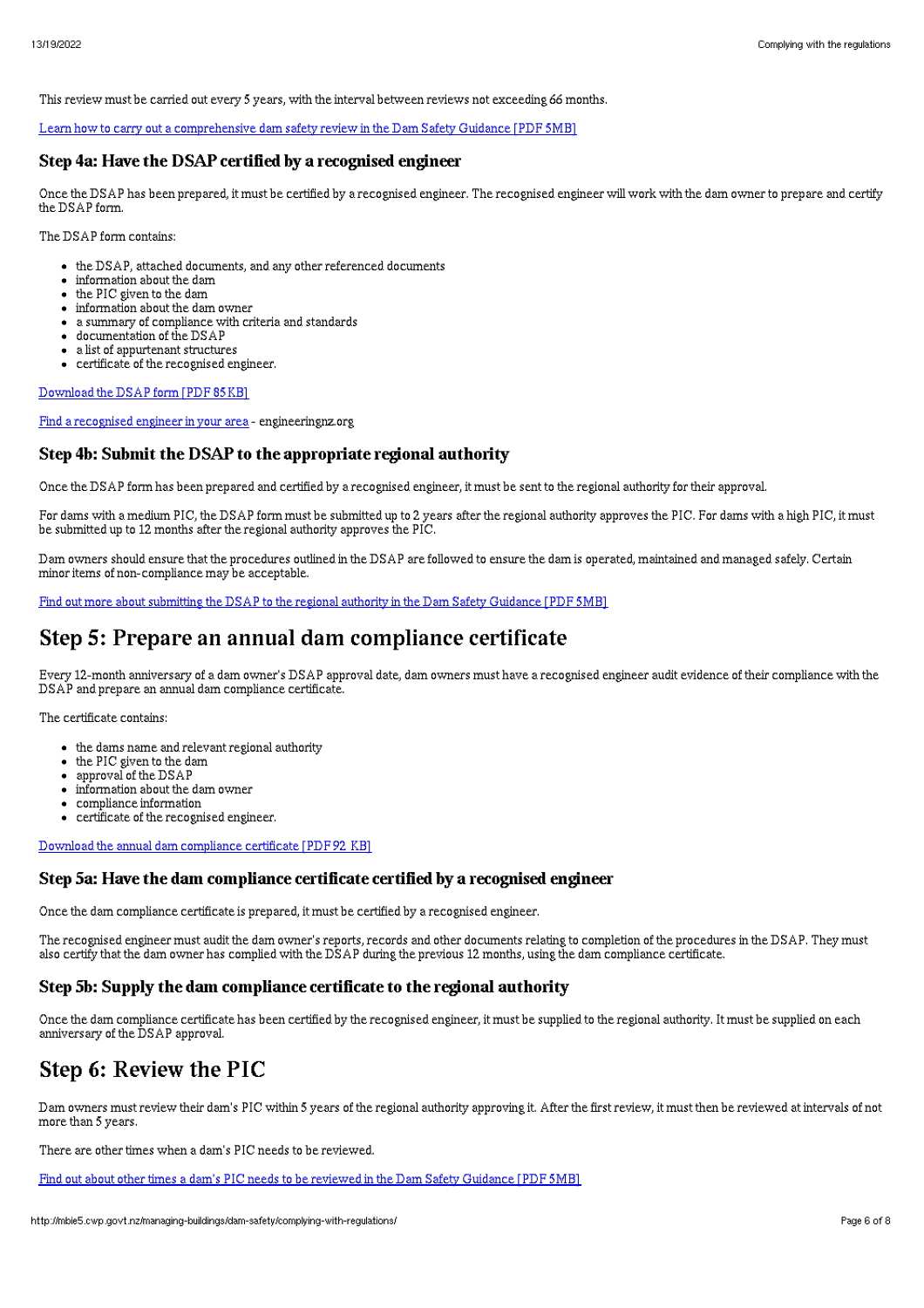# Step 7: Review the DSAP

The contents of the DSAP must be reviewed to make sure they are still appropriate, or whether any updates may be required because of any changes to the dam or its PIC.

Owners of a medium PIC dam must review their dam's DSAP within 10 years of the regional authority approving it, and then after the first review, at intervals of not more than 7 years.

Owners of a high PIC dam must review their dam's DSAP within 5 years of the regional authority approving it, and then after the first review, at intervals of not more than 5 years.

# [Managing](http://mbie5.cwp.govt.nz/managing-buildings/dam-safety/) dams to ensure they are safe

- [Background](http://mbie5.cwp.govt.nz/managing-buildings/dam-safety/regulations-background/) to the regulations  $\bullet$
- $\bullet$ [Implementation](http://mbie5.cwp.govt.nz/managing-buildings/dam-safety/implementation-timeframes/) timeframes
- $\bullet$ [Complying](http://mbie5.cwp.govt.nz/managing-buildings/dam-safety/complying-with-regulations/) with the regulations
- Roles and [responsibilities](http://mbie5.cwp.govt.nz/managing-buildings/dam-safety/roles-and-responsibilities/)  $\bullet$
- [Resources](http://mbie5.cwp.govt.nz/managing-buildings/dam-safety/resources/)  $\bullet$
- [Print](http://mbie5.cwp.govt.nz/#)

## Navigation

- $\bullet$ [Getting](http://mbie5.cwp.govt.nz/getting-started/) started
- Projects & [consents](http://mbie5.cwp.govt.nz/projects-and-consents/)  $\bullet$
- Building Code [compliance](http://mbie5.cwp.govt.nz/building-code-compliance/)  $\bullet$ [Managing](http://mbie5.cwp.govt.nz/managing-buildings/) buildings  $\bullet$
- $\bullet$ [Resolving](http://mbie5.cwp.govt.nz/resolving-problems/) problems
- 

# What are you looking for?

### General

- About Building [Performance](http://mbie5.cwp.govt.nz/about-building-performance/)  $\bullet$
- [Canterbury](http://mbie5.cwp.govt.nz/building-code-compliance/canterbury-rebuild/) rebuild  $\bullet$
- Practice [Advisories](http://mbie5.cwp.govt.nz/search/?keyword=practice+advisory&search=) Building [CodeHub](https://codehub.building.govt.nz)

# Building Officials

- 
- BCA [competencies](http://mbie5.cwp.govt.nz/building-officials/national-bca-competency-assessment-system/)  $\bullet$
- BCA [register](http://mbie5.cwp.govt.nz/building-officials/find-a-bca/)
- [Technical](http://mbie5.cwp.govt.nz/building-officials/technical-reviews/) reviews

### News Updates

- New [regulations](http://mbie5.cwp.govt.nz/about-building-performance/all-news-and-updates/new-regulations-to-ensure-dam-safety/) to ensure dam safety
- [Consultation](http://mbie5.cwp.govt.nz/about-building-performance/all-news-and-updates/consultation-opens-on-the-2022-building-code-update/) opens on the 2022 Building Code update  $\bullet$
- Draft National [Adaptation](http://mbie5.cwp.govt.nz/about-building-performance/all-news-and-updates/draft-national-adaptation-plan-consultation/) Plan for climate resilience  $\bullet$
- See all All news and [updates](http://mbie5.cwp.govt.nz/about-building-performance/all-news-and-updates/)  $\bullet$

# About Us

- $\bullet$ [Facebook](https://www.facebook.com/MBIEgovtNZ)
- $\bullet$ [LinkedIn](https://www.linkedin.com/company/ministry-of-business-innovation-and-employment)
- **[Twitter](https://twitter.com/mbiegovtnz)**  $\bullet$
- [YouTube](https://www.youtube.com/user/dbhnewzealand)
- **[Subscribe](https://confirmsubscription.com/h/r/7BC65D75D18899C62540EF23F30FEDED)**  $\bullet$
- $\bullet$ [Contact](http://mbie5.cwp.govt.nz/about-building-performance/contact-us/) us



- 
- [Privacy](http://mbie5.cwp.govt.nz/about-building-performance/privacy-policy/) policy  $\bullet$
- $\bullet$ [Disclaimer](http://mbie5.cwp.govt.nz/about-building-performance/disclaimer/)
- **[Copyright](http://mbie5.cwp.govt.nz/about-building-performance/copyright/)**

http://mbie5.cwp.govt.nz/managing-buildings/dam-safety/complying-with-regulations/ Page 7 of 8